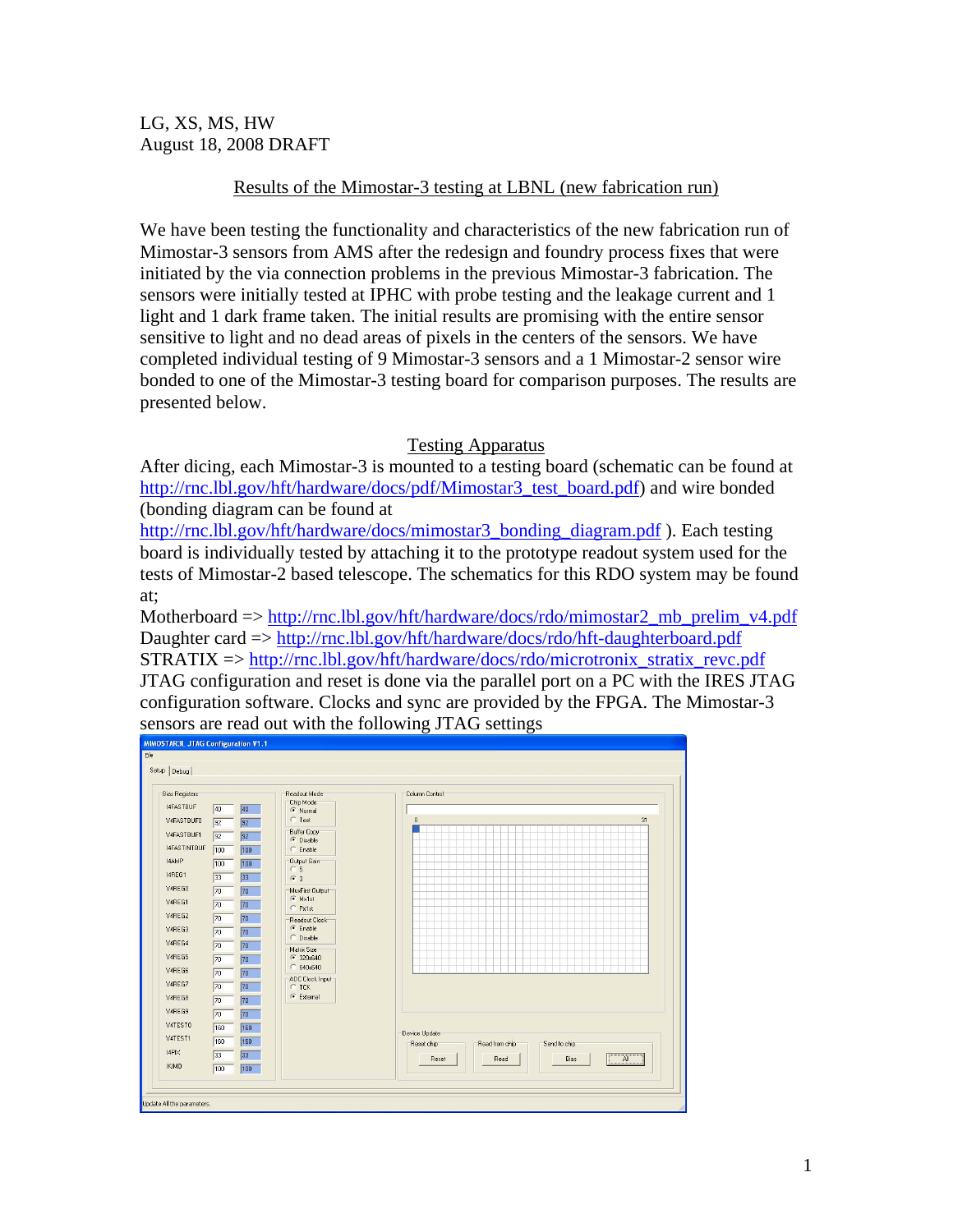NOTE: Certain irregularities were noted during the testing that indicated that the testing system was not operating perfectly. The errors appear to have been corrected but the time critical nature of these measurements did not allow for the complete verification of all aspects of the testing system. We believe that what is presented is accurate, and that if errors are represented, they are very small and do not affect the conclusions.

## Mimostar3 Calibration / Mimostar2 comparison

We calibrated three Mimostar3 sensors with an  $<sup>55</sup>Fe$  source and cross checked the results</sup> by calibrating a Mimostar2 mounted and wire-bonded to a Mimostar3 testing board. In this test, the internal DACs were terminated. All testing was done with a sensor temperature of 30 degrees C. The results are shown below. Mimostar<sub>2</sub>

| Sub-array | <u>gain</u> | $55$ Fe peak (ADC) | e/ADC | <b>RMS</b> Noise (e) |
|-----------|-------------|--------------------|-------|----------------------|
|           |             | 250                | 6.544 | 20                   |
|           |             | 420                | 3.895 | 17.1                 |
|           |             | 212                | 7.717 | 23.9                 |
|           |             | 370                | 4.422 | Data out of          |
|           |             |                    |       | ADC range            |

These results are mostly consistent with the results obtained with the previous testing of Mimostar2 done at LBNL, though the noise is lower in this case due to the terminated DAC outputs.

# Mimostar3 Performance

The inherent RDO system noise (with inputs to the Mimostar3 sensor disconnected at J4 and J12 of the testing board) gives a RMS of 1.24 ADC counts and is not considered a significant set of noise for these measurements.

We calibrated three new production Mimostar3 sensors with the 55Fe source and took noise measurements only for the other sensors. The noise statistics shown are for a run 1000 frames for each sensor. Electron to ADC conversions in the noise measurements are taken for the nominal values of gain $3 = 15.06$  and gain $5 = 5.95$  for the non-calibrated sensors. Frames are taken in groups of five contiguous frames (speed limitation of the DAQ system) which yields 800 CDS measurements.

The results are shown in the table below;

| <b>Test</b><br>chip $#$ | Sub-<br>array | <u>gain</u> | Leakage<br>current<br>(IPHC chip) | $\frac{55}{\text{Fe}}$<br><b>peak</b><br>(ADC) | e / ADC | <b>RMS Noise</b><br>(e) |
|-------------------------|---------------|-------------|-----------------------------------|------------------------------------------------|---------|-------------------------|
| 2(A4)                   |               |             | 5.4                               | 105                                            | 15.58   | 56.59                   |
| 2(A4)                   |               |             | 5.4                               | 280                                            | 5.84    | 44.78                   |
| 2(A4)                   |               |             | 5.4                               | 105                                            | 15.58   | 56.89                   |
| 2(A4)                   |               |             | 5.4                               | 275                                            | 5.95    | 45.35                   |
| (C6)                    |               |             |                                   | 101                                            | 16.20   | 59.83                   |

#### Mimostar3 (new production)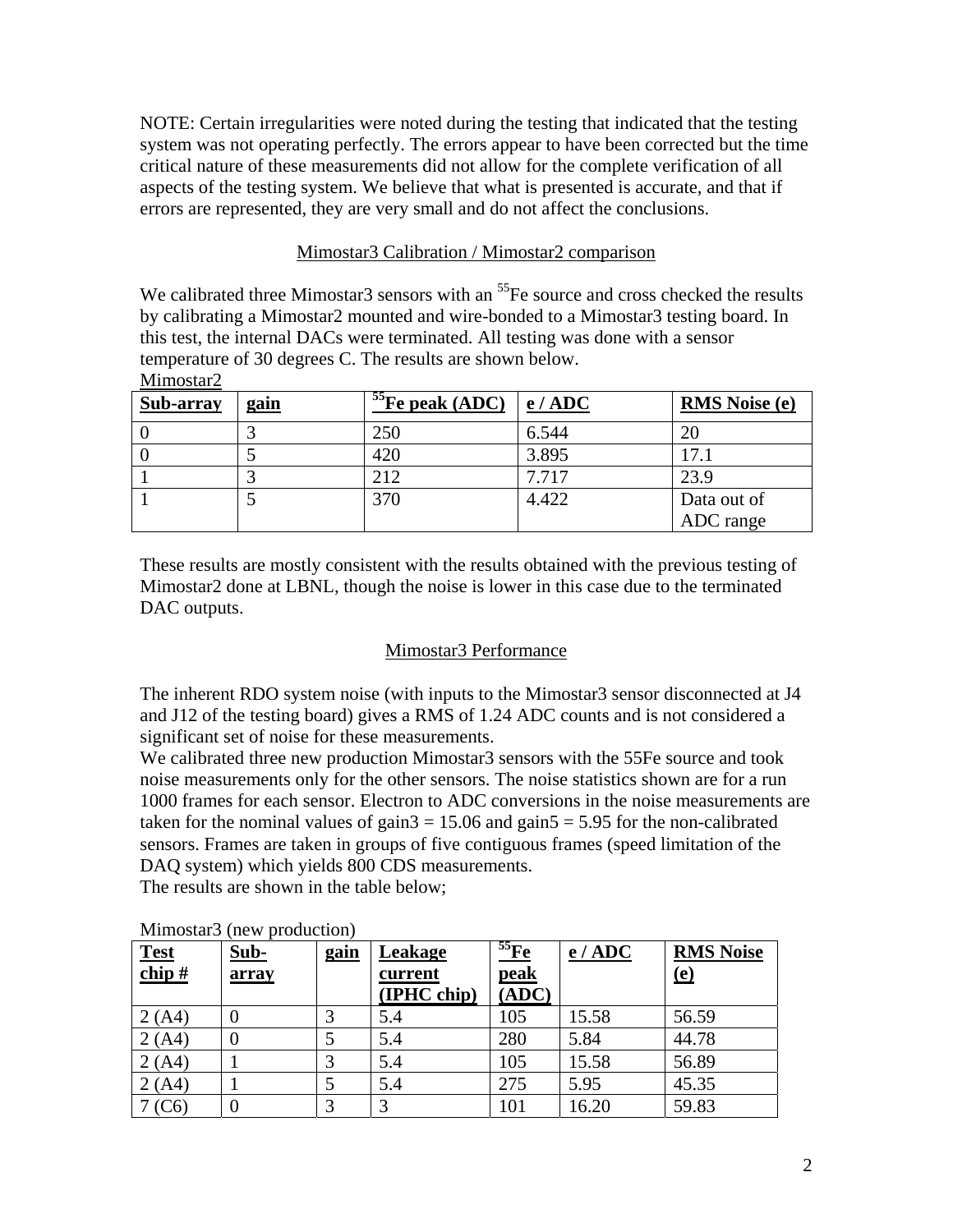| $7($ C6 $)$ | $\boldsymbol{0}$ | 5              | 3   | 275   | 5.95    | 40.46   |
|-------------|------------------|----------------|-----|-------|---------|---------|
| $7($ C6 $)$ | $\mathbf{1}$     | $\overline{3}$ | 3   | 100   | 16.36   | 54.05   |
| 7(C6)       | $\mathbf{1}$     | 5              | 3   | 170 ? | 9.62 ?  | 57.38 ? |
| 6(D3)       | $\boldsymbol{0}$ | 3              | 2.4 | 103   | 15.88   | 54.47   |
| 6(D3)       | $\overline{0}$   | 5              | 2.4 | 286   | 5.72    | 40.70   |
| 6(D3)       | $\mathbf{1}$     | 3              | 2.4 | 102   | 15.06   | 50.51   |
| 6(D3)       | $\mathbf{1}$     | 5              | 2.4 | 275   | 5.95    | 42.98   |
| 1(A2)       | $\boldsymbol{0}$ | 3              | 5.2 |       | nominal | 63.7    |
| 1(A2)       | $\boldsymbol{0}$ | 5              | 5.2 |       | nominal | 33.84   |
| 1(A2)       | $\mathbf{1}$     | $\overline{3}$ | 5.2 |       | nominal | 57.51   |
| 1(A2)       | $\mathbf{1}$     | 5              | 5.2 |       | nominal | 24.22   |
| 3(B2)       | $\boldsymbol{0}$ | 3              | 3.6 |       | nominal | 62.54   |
| 3(B2)       | $\boldsymbol{0}$ | 5              | 3.6 |       | nominal | 48.93   |
| 3(B2)       | $\mathbf{1}$     | 3              | 3.6 |       | nominal | 62.48   |
| 3(B2)       | $\mathbf{1}$     | 5              | 3.6 |       | nominal | 50.94   |
| 4(B3)       | $\boldsymbol{0}$ | 3              | 3.3 |       | nominal | 62.05   |
| 4(B3)       | $\boldsymbol{0}$ | 5              | 3.3 |       | nominal | 46.61   |
| 4(B3)       | $\mathbf{1}$     | 3              | 3.3 |       | nominal | 50.95   |
| 4(B3)       | $\mathbf{1}$     | 5              | 3.3 |       | nominal | 48.46   |
| 10(E3)      | $\overline{0}$   | 3              | 3.9 |       | nominal | 61.76   |
| 10(E3)      | $\boldsymbol{0}$ | 5              | 3.9 |       | nominal | 42.34   |
| 10(E3)      | $\mathbf{1}$     | 3              | 3.9 |       | nominal | 56.60   |
| 10(E3)      | $\mathbf{1}$     | 5              | 3.9 |       | nominal | 40.69   |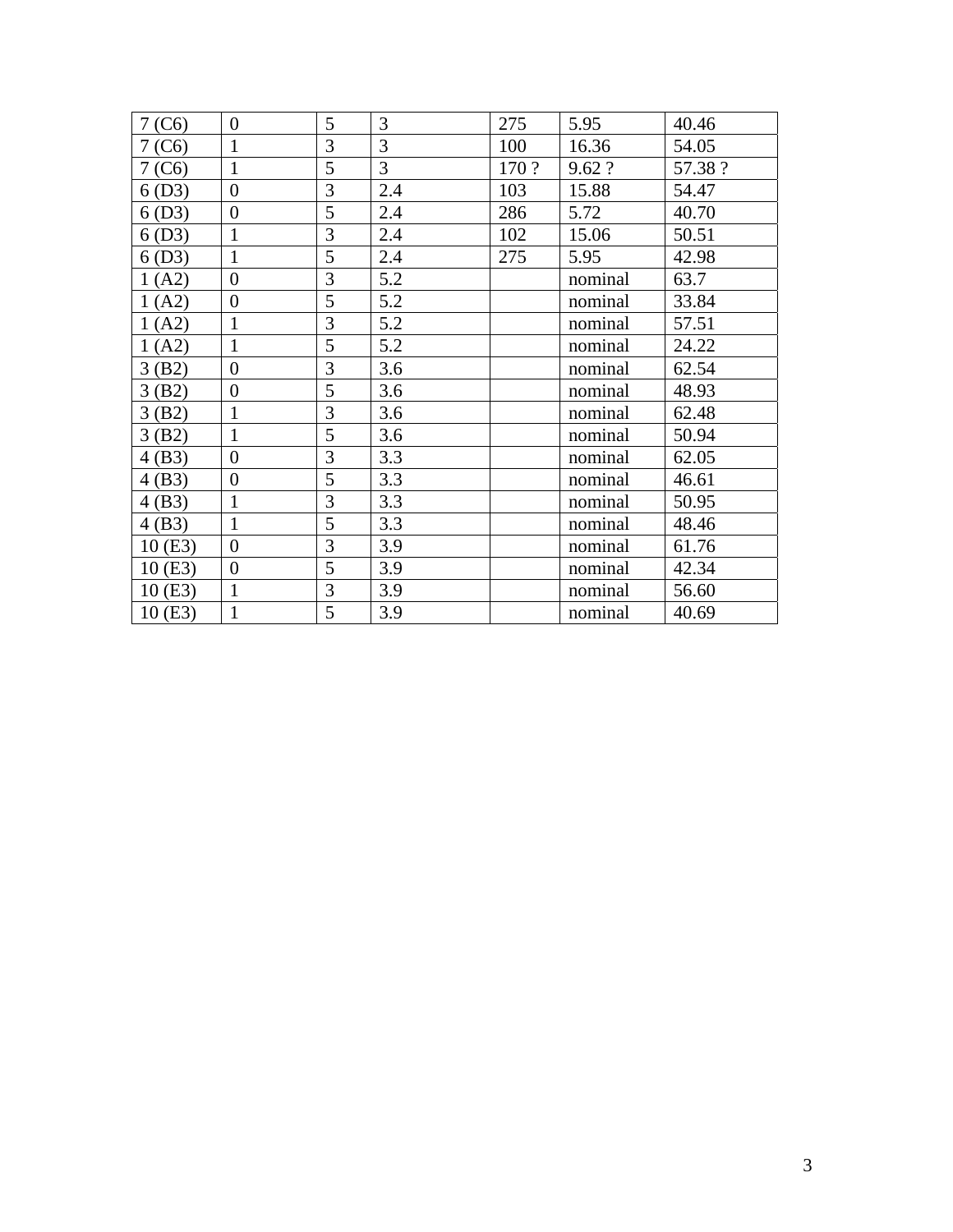|--|



Additionally, we tested for basic pixel function by taking runs for each sensor with the sensor exposed to light and in dark. The per-pixel raw ADC subtractions showed no dead pixels.

#### Conclusions with respect to Phase-1 Fabrication

The new fabrication batch of the Mimostar3 sensors from the updated design and run through the AMS foundry process has fixed the dead pixel problem observed in the earlier runs. All sensors that were diced from the wafer and had been previously probe tested at IPHC and found to be functional did function when bonded to testing boards. Sensors from positions C5 and G3 could not complete the noise tests due to the first pixel marker being intermittent. We did not troubleshoot this further. There are several areas of divergence with the measured properties of Mimostar2, they are listed below;

• Signal level for <sup>55</sup>Fe peak – The gain = 3 signal level for Mimostar3 for <sup>55</sup>Fe is consistently  $\sim 100$  ADC counts. The gain  $= 3$  signal level for the rad-tolerant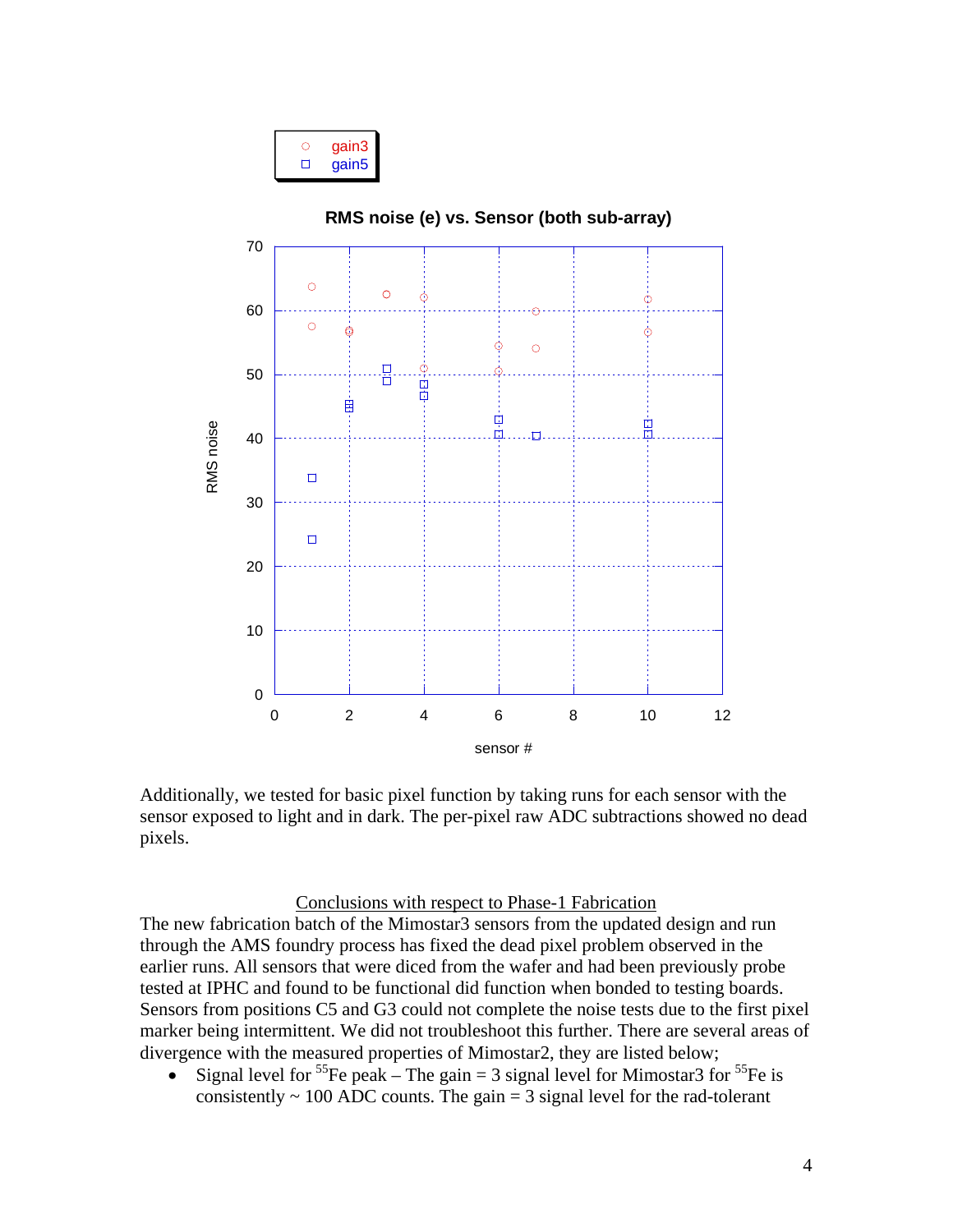pixel array of Mimostar2 is  $\sim$  212 ADC counts. All data is taken through the same hardware. This is a quite significant difference. What is the cause?

- High noise The average RMS noise for gain=3 Mimostar3 is  $\sim$  57 electrons. The observed RMS noise for Mimostar2 is  $\sim$  20 e, which is relatively consistent with previous measurements. What is the cause of this high level of noise?
- Discrepancy in JTAG 3/5 gain setting The ratio of 5/3 is 1.67, the Mimostar2 calibration peak ratio for gain5/gain3 is 1.68, 1.74. The Mimostar3 calibration peak gain5/gain3 ratio is  $\sim$  2.67, 2.62. What has changed in this gain setting between Mimostar2 and Mimostar3?
- Presence of "hot" pixels More on this is shown below.

These observations should be judged by what relevance they have to the scale-up process from Mimostar2 to Mimostar3 and what overlap that process has with the scale-up process from Mimosa22 to Phase-1. This is a detailed question for the sensor designer. Does the observed behavior of mimostar3 indicate a need for the review of the Mimosa22 scale-up process and what can be done to minimize the impact (if any) of that process of the final operating characteristics of Phase-1?

### Additional observations of "hot" pixels

During the testing of the new fabrication batch of Mimostar3 sensors we observed some interesting characteristics. Some significant number of pixels appear to exhibit a bi-nodal state behavior. Some oscilloscope traces in intensity histogram mode of this behavior are shown below.<br>File Control Setup Measure Analyze Utilities Help

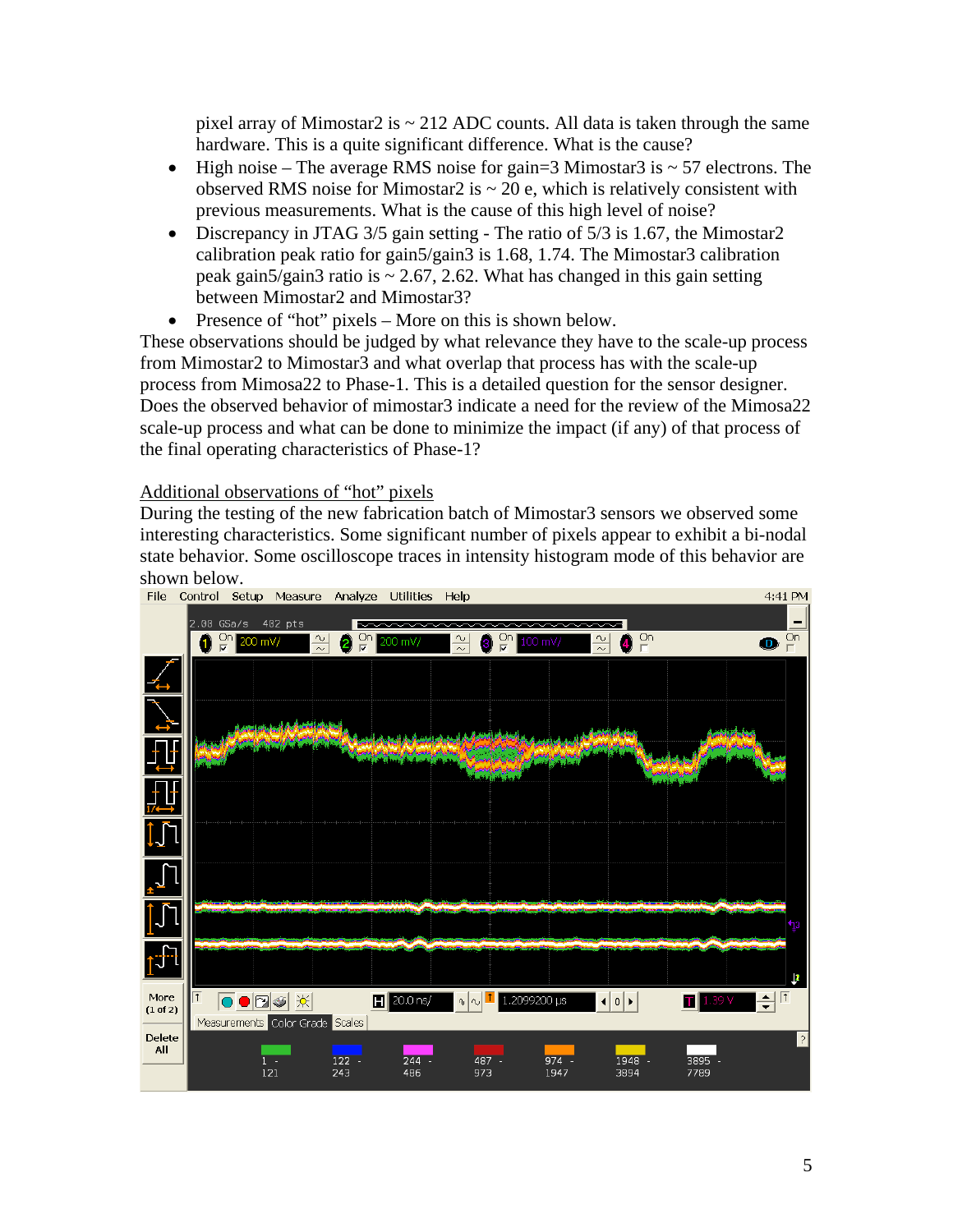

We observe that the states change with a period that probably averages near 1 Hz but is different for all pixels. The states can be from less than 50 mV to more than 250 mV apart and the speed of the transition also varies. Some seem almost instantaneous whilst others seem to take up to 1 second. We are starting quantitative studies now and will report additional progress as it is achieved. This appears to be some form of random telegraph noise. It is possible and perhaps likely that these "hot" pixels do not affect the pixel function as a sensor. If the transition time is of the order of the self biased structure time constant, these transitions will be invisible to CDS. If the transition is fast with respect to a frame time, this will give an average 1 Hz background. Update – we have measured the transition time for some of these pixels, some plots are shown below;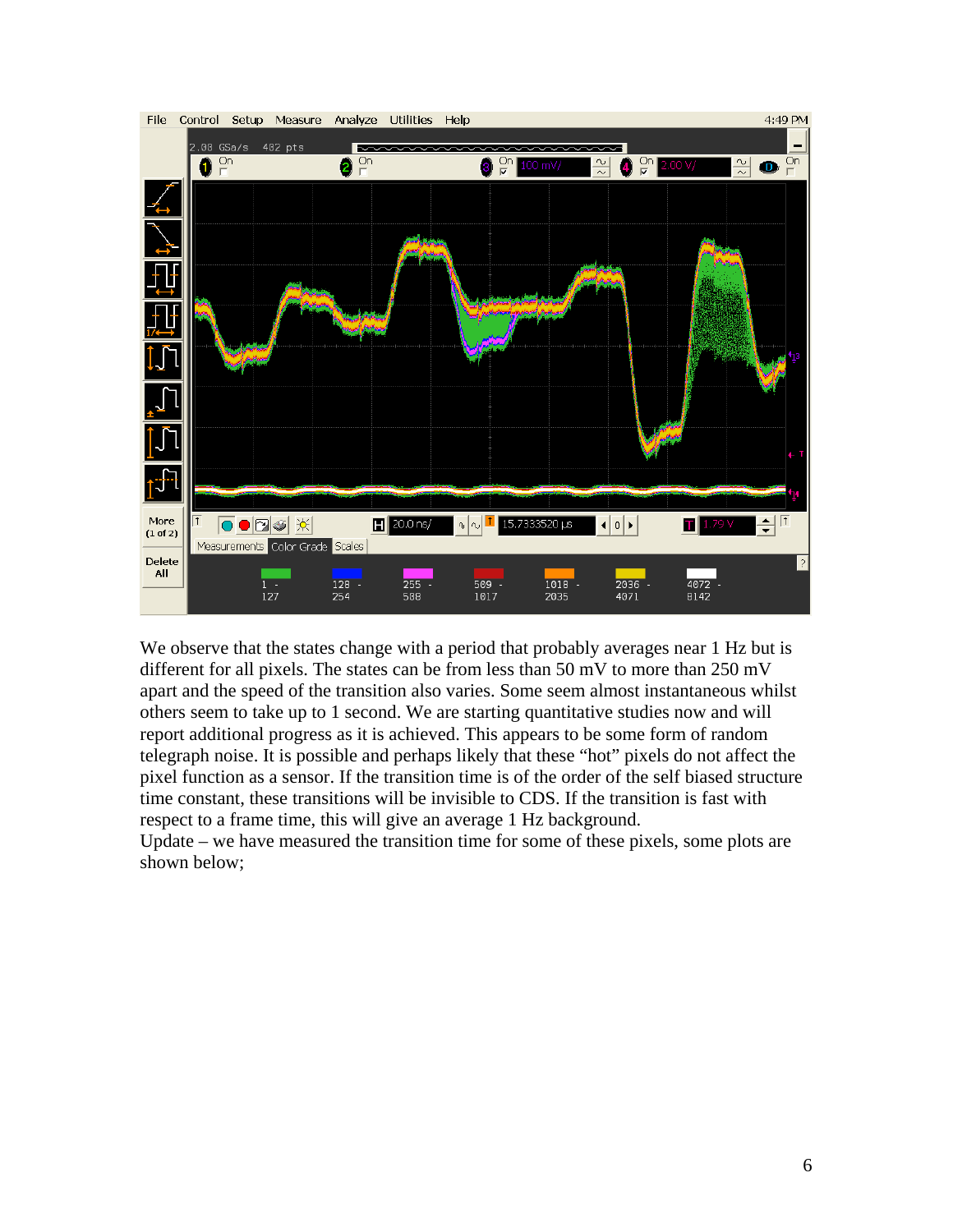Raw ADC plot of "hot" pixel as a function of frame number. **MS3 hot pixel transition plot** 

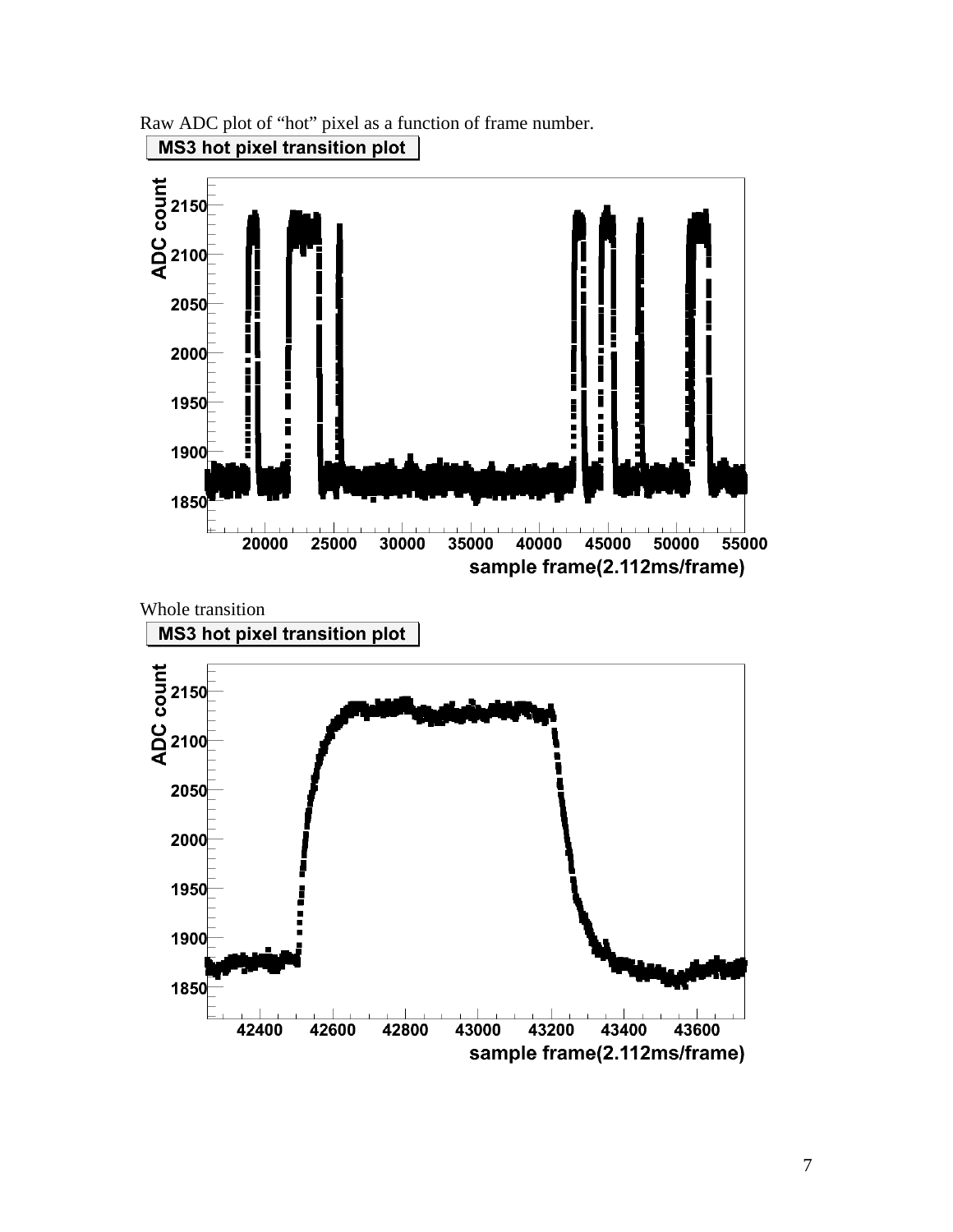

8